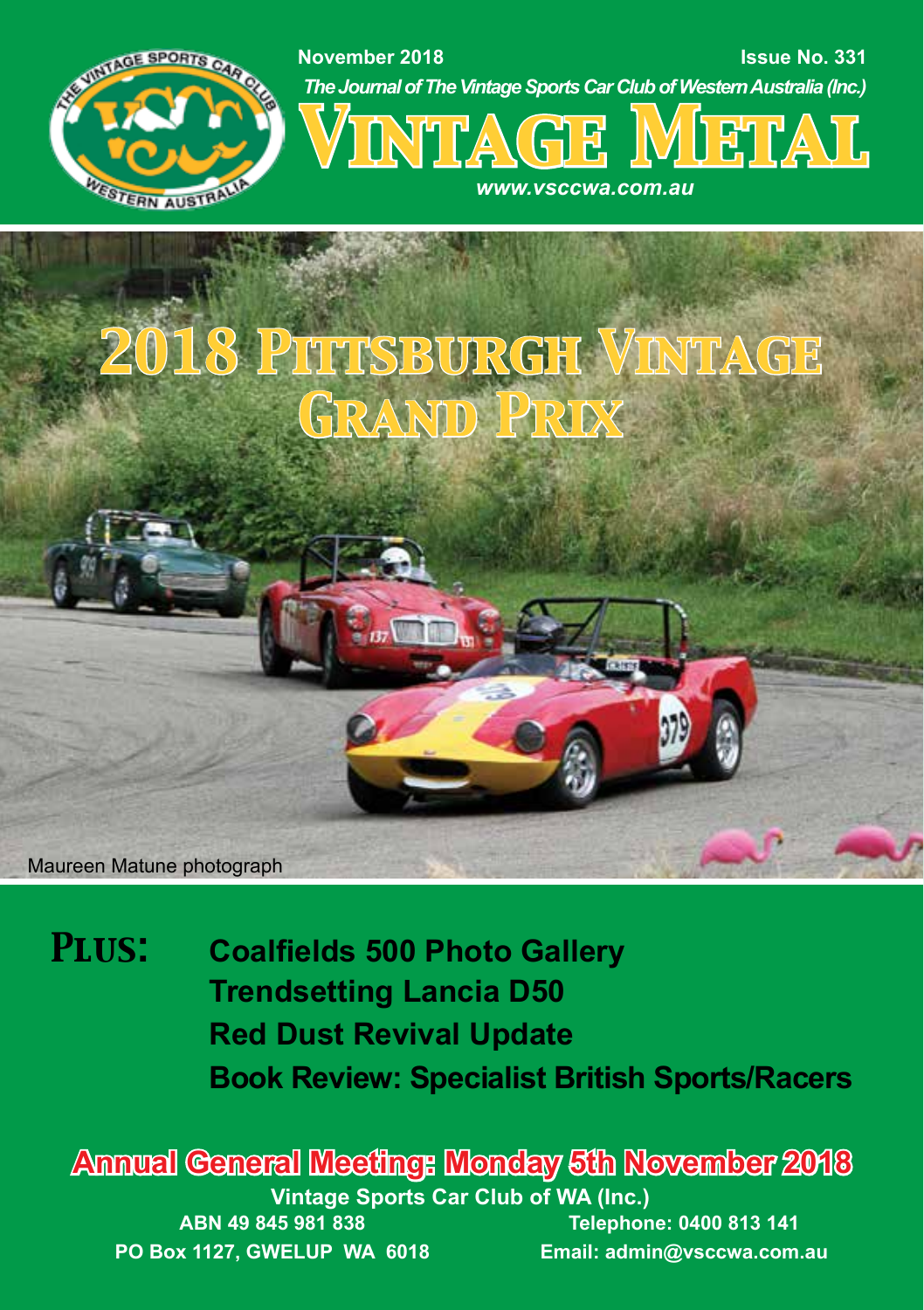

## *2018 Pittsburgh Vintage Grand Prix*

## *Words and pictures by Mike and Maureen Matune*

*The VSCC is justly proud of its record of running round the houses regularity events, first at York and in later years at Albany, Narrogin and Northam. However, there are other closed road historic motor sports events around the world, the most famous being the Grand Prix de Monaco Historique, but this is a description of an American closed roads event, the Pittsburgh Vintage Grand Prix, run annually in the heart of Pittsburgh Pennsylvania. This description and photographs come from internationally known husband and wife team, Mike and Maureen Matune. Note that this is a race meeting, over a track bounded by stone walls and straw bales. CAMS would have a fit...*



are driving Triumph TR4s. *Maureen Matune*

**F**or fifty-one weekends a year, Schenley Park serves as a pastoral oasis in the middle of the thriving metropolis of Pittsburgh, Pennsylvania. But on that fifty-second weekend, the vintage racing circus descends upon the park with a vengeance. An army of dedicated, long-term volunteers sets up and tears down a race circuit in what seems like the blink of an eye. Their efforts benefit the Autism Society of Pittsburgh and the Merakey Allegheny Valley School, two very deserving local charities. So loyal is this army that many return year after year, all for little more than a thank you and a mention in the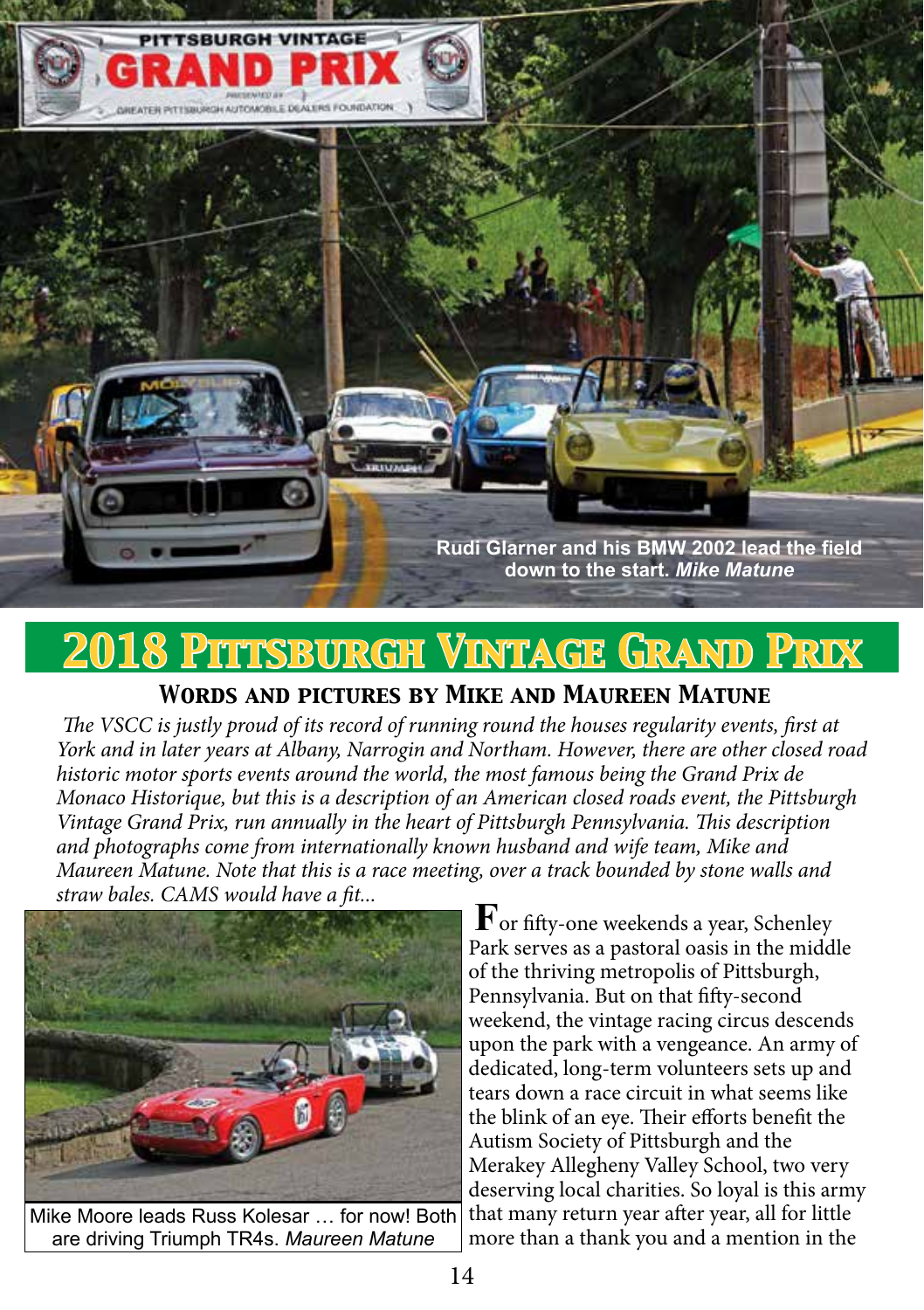

Karl Hughes exits the haybale chicane on the back straight in his 1973 BMW 2002. *Mike Matune*

Racing isn't the only thing to see in Schenley Park that weekend. A large car show is held adjacent to the Schenley Park track on the Bob O'Connor Golf Course. Numerous marque clubs and manufacturers show an eclectic array of machinery, new and old. On Friday night during the Forbes Avenue of Speed, the public is invited to watch the cars parade into town and walk among the rows



Robert Finkel (MGA #58), Jim Arnett (Mini #27) and Nial McCabe (Midget #909) negotiate Turn 13 with "German Hill" and the Cathedral of Learning rising behind them. *Mike Matune*

programme.

For their part, scores of racers travel to the Park to accept the challenge of one of the most unforgiving tracks on the vintage calendar. Laid out over 2.33 miles of normal Park streets, the track rises and falls some 140 feet, twisting its way past all manner of stone walls, sewer openings, utility poles, and such. Old growth trees provide for uneven lighting across the entire circuit adding to the "fun". Incorporating twenty turns and a haybale chicane, there is no place to let up. A long-time racer commented that in some places it acts like a race track, in others, like something he has never seen.



Alan Patterson and his 1952 Allard J2X lead Frank Mount's 1939 MGTB Special. Note the stone wall and straw bales. *Mike Matune*

of parked racers while drivers enjoy a private reception.

Hardly a newcomer to the vintage racing scene, Schenley Park traces its origins as a race course to 1983. Twenty years later, it was joined by a vintage race at Pittsburgh International Race Complex (PIRC), a natural terrain, purposebuilt track about forty miles North. The two races bookend a week of car events ranging from formal affairs such as the Black Tie & Tailpipes Gala and Jet Center Party, to a rally, countryside tour and numerous car shows. In all, it encompasses a ten-day celebration of the automobile.

You should make your plans to attend the 2019 running of the PVGP as a spectator, volunteer or competitor. Dates have been set for July 12 through 21, 2019. You won't be disappointed.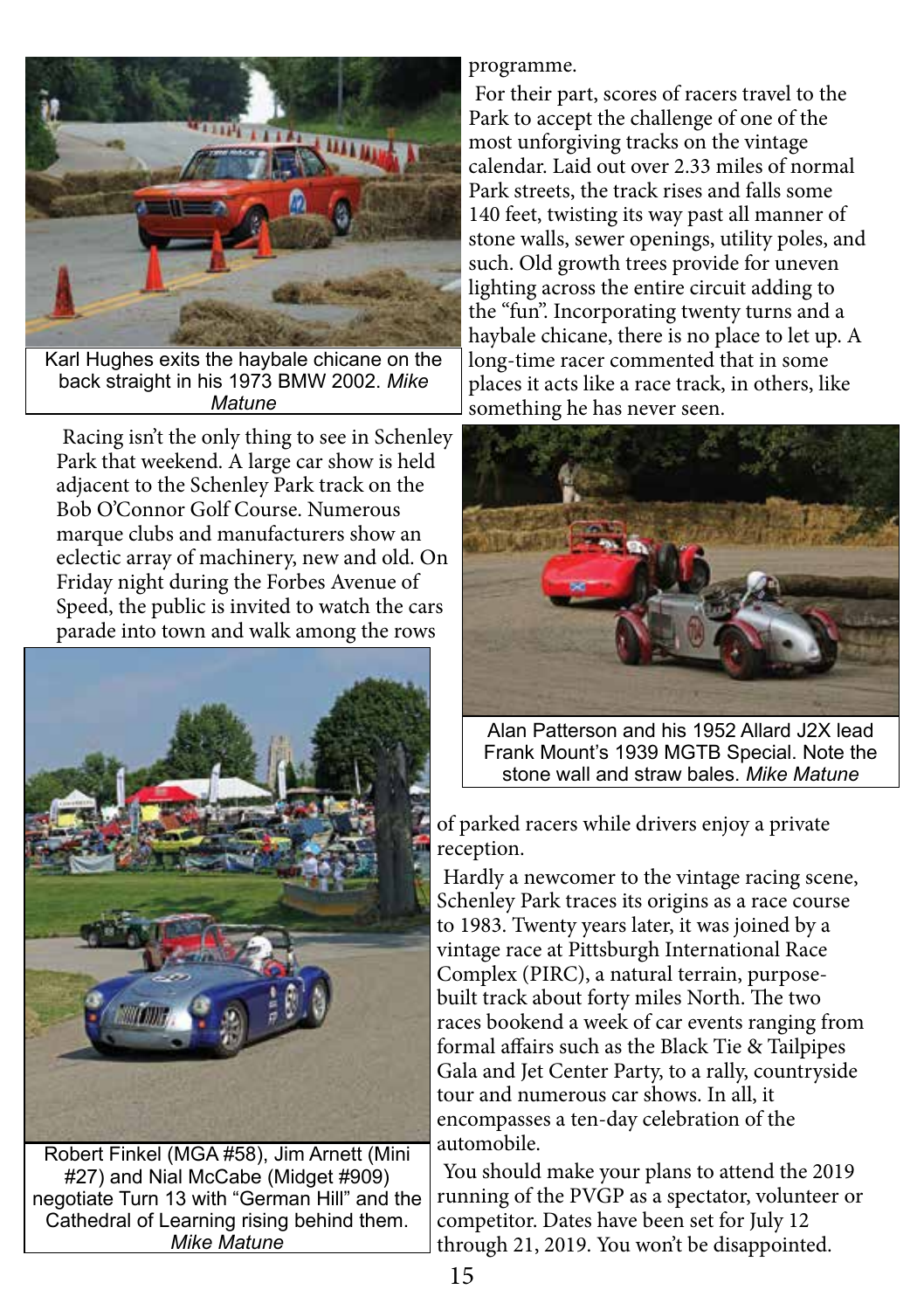## Further information can be found at *http://www.pvgp.org/*.

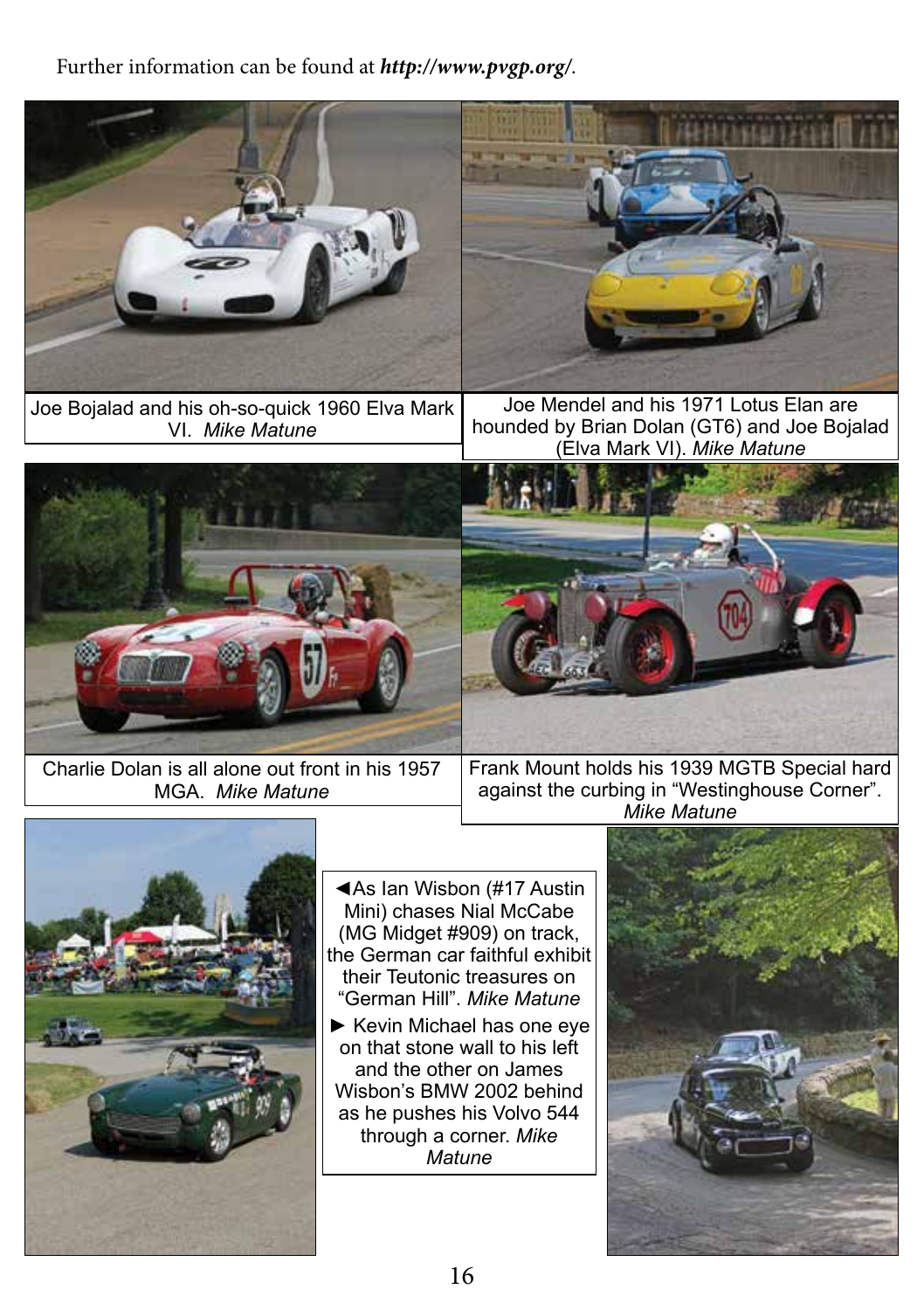

Lee Poseidon and his Alfa Romeo GTV motor past a watchful corner worker. *Mike Matune*



Michael Schindel holds the front inside wheel of his Porsche 911 high as he corners. Behind him Robert Ball and his BMW 2002 stay in close contact. *Mike Matune*



Gary Scholtz negotiates Turn 19 in his Porsche<br>914-6. Mike Matune



Bearing the name of one the charities benefited by the PVGP, Monroe Snider's MGA moves down the hill. *Mike Matune*



A corner worker reports the progress of Stefan Vapaa and his SAAB Sonett as they race around the circuit. *Mike Matune*

> ► The Swedes battle it out as a SAAB Sonnet (Stefan Vapaa) chases a Volvo P1800 (Ward Dolaman). *Mike Matune*